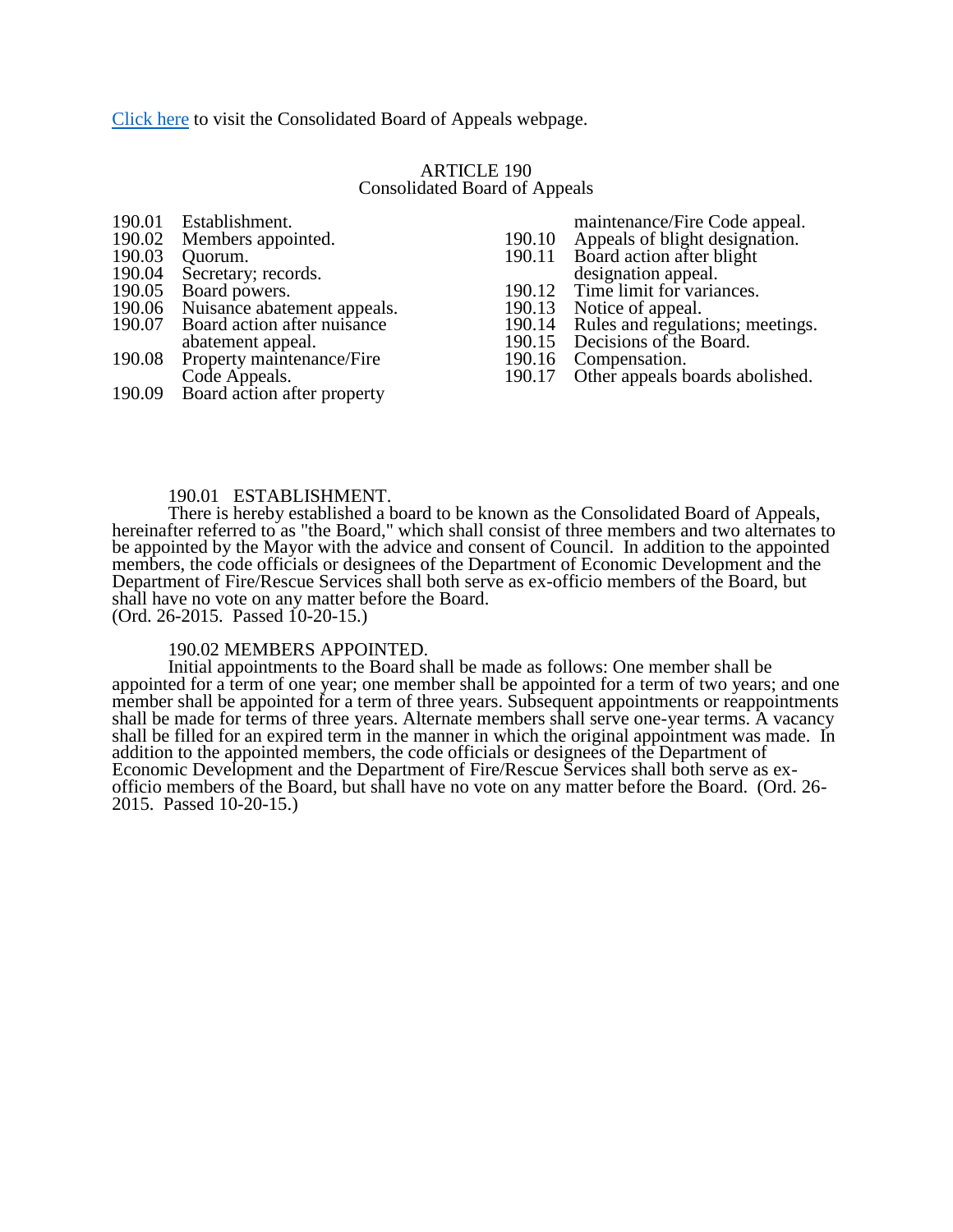#### 190.03 QUORUM.

A simple majority of the Board shall constitute a quorum. The affirmative vote of the majority present shall be required to vary any provisions of the Property Maintenance or Fire codes or to modify a decision of the code officials or designees of the Department of Economic Development and/or the Department of Fire/Rescue Services. In the event that regular members are unable to attend a meeting of the Board, the alternate members shall vote. Alternate members shall have the right to participate in all other aspects of a Board meeting. (Ord. 26-2015. Passed 10-20-15.)

#### 190.04 SECRETARY; RECORDS.

The city clerk or designee shall act as the secretary of the Board and shall make a detailed record of all its proceedings, which shall set forth the reasons for its decision, the vote of each member, the absence of any member and the failure of any member to vote. (Ord. 26-2015. Passed 10-20-15.)

#### 190.05 BOARD POWERS.

The Board shall have the power to hear appeals of decisions of the assignment of nuisance abatement points, determinations of blight and decisions and interpretations of the code officials or designees of the Department of Economic Development and the Department of Fire/Rescue Services and to consider equivalencies to the requirements of the various technical codes as adopted by the City. For the purposes of this article, "technical codes" means the Fire Prevention Code and Property Maintenance Code of the City, their associated reference standards and codes, and any rules and regulations promulgated thereunder. (Ord. 26-2015. Passed 10-20-15.)

## 190.06 NUISANCE ABATEMENT APPEALS.

The owner of a building, structure or premises that has been assigned nuisance abatement points or who has had the vacant property registration fee imposed may appeal the assignment of such points or imposition of such fees to the Board.

- (a) At the hearing, the Board shall determine whether the nuisance abatement points were properly assessed to the property and whether the property constitutes a public nuisance as defined herein or in the case of vacant property registration fees that said fees were appropriately imposed.
- (b) If the Board concludes that the property constitutes a public nuisance, the Board may make a recommendation to the City as to whether the City should invoke the remedies available to it under Section 1751.05 of this article or enter into a Nuisance Abatement Agreement with the property owner as provided by Section 1751.12 hereof. Although not binding, the City may take the Board's recommendation into consideration when determining the proper remedy so as to promptly abate the public nuisance. (Ord. 26-2015. Passed 10-20-15.)

## 190.07 BOARD ACTION AFTER NUISANCE ABATEMENT APPEAL.

The Board shall reach a decision at the hearing, and said decision shall be set forth in writing within thirty (30) days of the hearing. Every decision of the Board shall be final, subject, however, to such remedy as any party may have at law. (Ord. 26-2015. Passed 10-20-15.)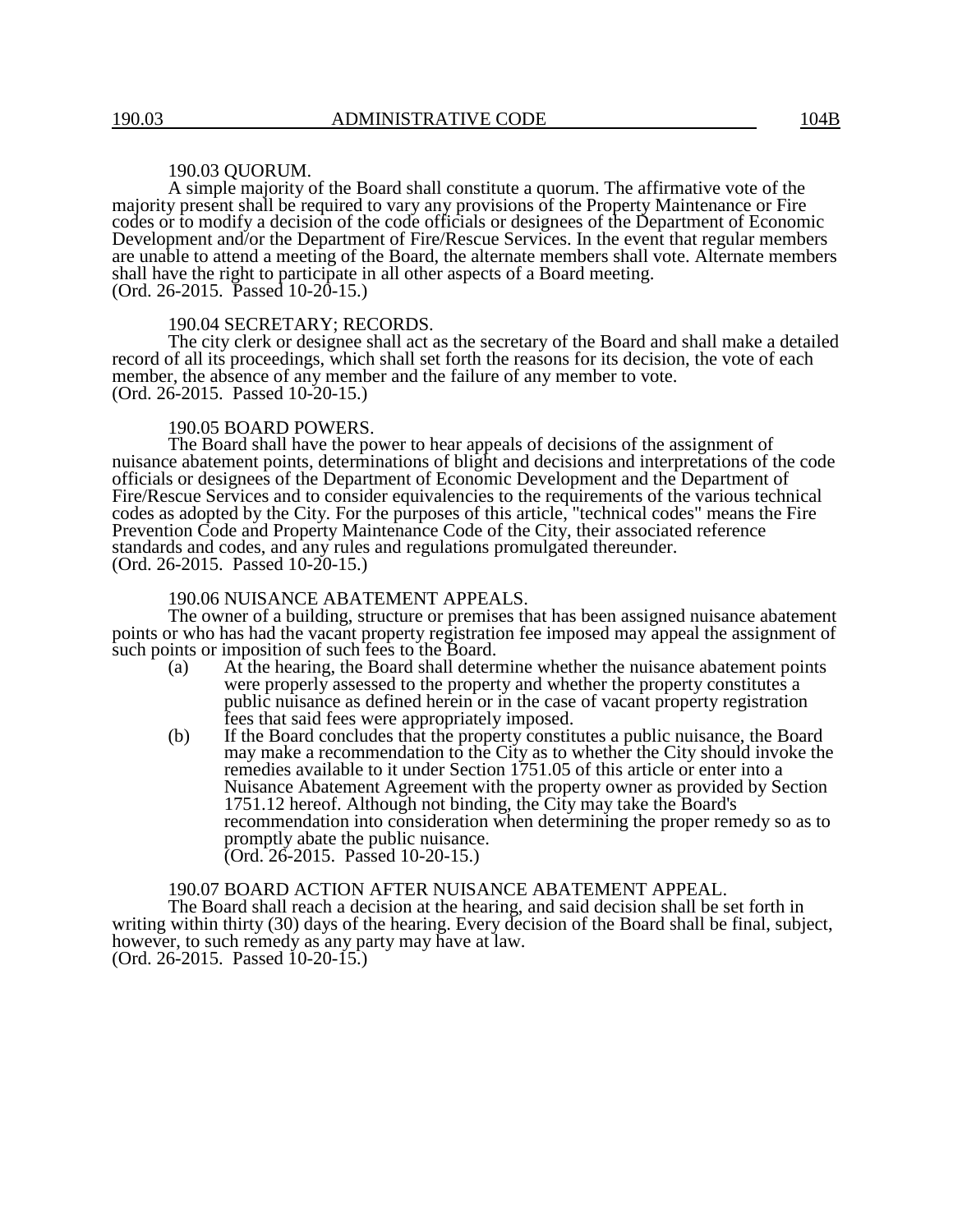# 190.08 PROPERTY MAINTENANCE/FIRE CODE APPEALS.

The owner of a building, structure or service system, or his duly authorized agent, or a person who has been issued an order or directive pursuant to the technical codes may appeal a decision of the code officials or designees of the Department of Economic Development and/or the Department of Fire/Rescue Services to the Board whenever any one or more of the following conditions is claimed to exist:

- (a) The code officials or designees of the Department of Economic Development and/or the Department of Fire/Rescue Services have rejected or refused to approve the mode or manner of construction proposed to be followed or materials to be used in the installation or alteration of a building, structure or service system.
- (b) The provisions of the technical codes do not apply in the specific case.
- $(c)$  That an equally good or more desirable form of installation, also known as an equivalency, can be employed in any specific case.
- (d) The true intent and meaning of the technical codes or regulations thereunder have been misconstrued or incorrectly interpreted. (Ord. 26-2015. Passed 10-20-15.)

#### 190.09 BOARD ACTION AFTER PROPERTY MAINTENANCE/FIRE CODE APPEAL.

The Board when so appealed to and after a hearing, may alter the application or any provision of the technical codes to any particular case when, in its opinion, the enforcement thereof would do manifest injustice or would be contrary to the spirit and purpose of these or the technical codes or public interest, and also finds the following:

- (a) That special conditions and circumstances exist which are peculiar to the building, structure or service system involved which are not generally applicable to other buildings, structures, or service systems.
- (b) That the special conditions and/or circumstances do not result from the willful action or inaction of the applicant.
- (c) That granting a request will be based upon a decision that the true intent and scope of the codes in question is met, and that alternate materials, methods, or means of construction provide an equivalent level of protection.
- (d) That the request granted is the minimum action that will make possible the reasonable use of the building, structure or service system.
- (e) That the grant of the request will be in harmony with the general intent and purpose of the technical codes and will not be detrimental to the public health, safety and general welfare. (Ord. 26-2015. Passed 10-20-15.)

#### 190.10 APPEAL OF BLIGHT DESIGNATION.

The owner of a building, structure or premises that has been determined to be blighted may appeal such determination to the Board.

(a) At the hearing, the Board shall determine whether the property is blighted under 35PS §1712.1 or 26 Pa. C.S.A. §205 or whether the property constitutes a public nuisance.

(Ord. 26-2015. Passed 10-20-15.)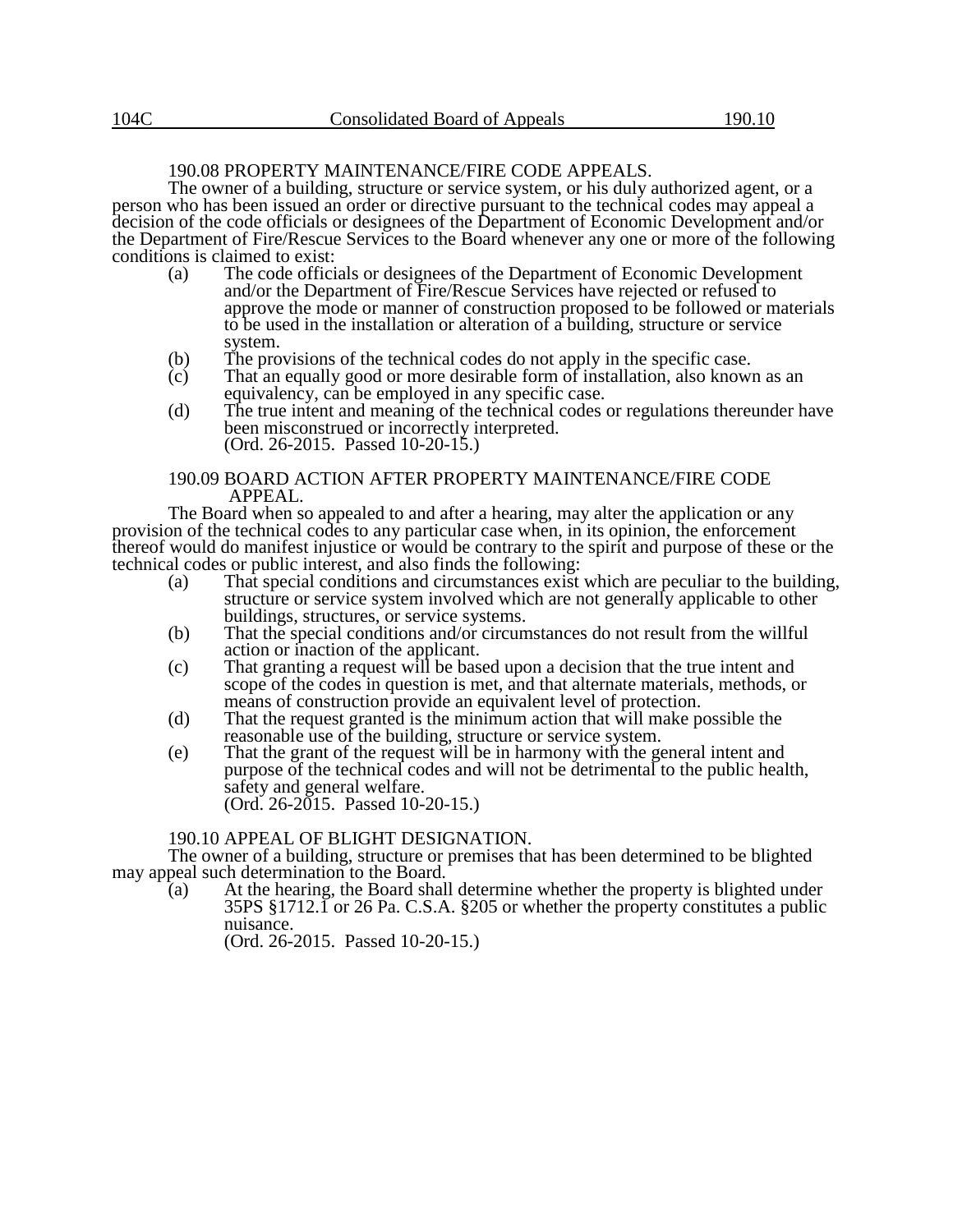## 190.11 BOARD ACTION AFTER BLIGHT DESIGNATION APPEAL.

The Board shall reach a decision at the hearing, and said decision shall be set forth in writing within thirty (30) days of the hearing. Every decision of the Board shall be final, subject, however, to such remedy as any party may have at law. (Ord. 26-2015. Passed 10-20-15.)

190.12 TIME LIMIT FOR VARIANCES.

In granting a request for a variance to the technical codes, the Board may prescribe a reasonable time limit within which the action for which the variance is required shall be commenced or completed or both and such time limits may not be extended. In addition, the Board may prescribe appropriate conditions and safeguards in conformity with the technical codes. Violation of the conditions and/or safeguards shall be deemed a violation of the technical codes.

(Ord. 26-2015. Passed 10-20-15.)

#### 190.13 NOTICE OF APPEAL.

The notice of appeal shall be in writing and filed within thirty calendar days after the decision is rendered by the code officials or designees of the Department of Economic Development and/or the Department of Fire/Rescue Services. The notice of appeal shall be filed in a form acceptable to the Board and shall be accompanied by the appropriate fee as is otherwise set forth by resolution of the Council. (Ord. 26-2015. Passed 10-20-15.)

#### 190.14 RULES AND REGULATIONS; MEETINGS.

The Board shall establish such rules and regulations for its own procedure not inconsistent with the provisions of this article. The Board shall meet on the call of the chairman, or shall meet within thirty days after notice of an appeal has been received, or at such regularly scheduled periodic meetings as the Board shall annually set. Notice of the annual schedule of meetings or other meetings of the Board shall be published in a newspaper of general circulation one time.

(Ord. 26-2015. Passed 10-20-15.)

#### 190.15 DECISIONS OF THE BOARD.

The Board shall, in every case, reach a decision without unreasonable or unnecessary delay. Each decision of the Board shall also include the reasons for the decision. If a decision of the Board reverses or modifies a refusal, order, or disallowance of the code officials or designees of the Department of Economic Development and/or the Department of Fire/Rescue Services, the code official or designee shall immediately take action in accordance with such decision. Every decision shall be promptly filed in writing with the office of the City Clerk and the code officials or designees of the Department of Economic Development and the Department of Fire/Rescue Services and shall be open to public inspection. A certified

copy of the decision shall be sent by mail or otherwise delivered to the appellant and a copy shall be kept publicly posted in the office of the code officials or designees of the Department of Economic Development and the Department of Fire/Rescue Services for two weeks after filing. Every decision of the Board shall be final; subject however, to such remedy as any party may have at law.

(Ord. 26-2015. Passed 10-20-15.)